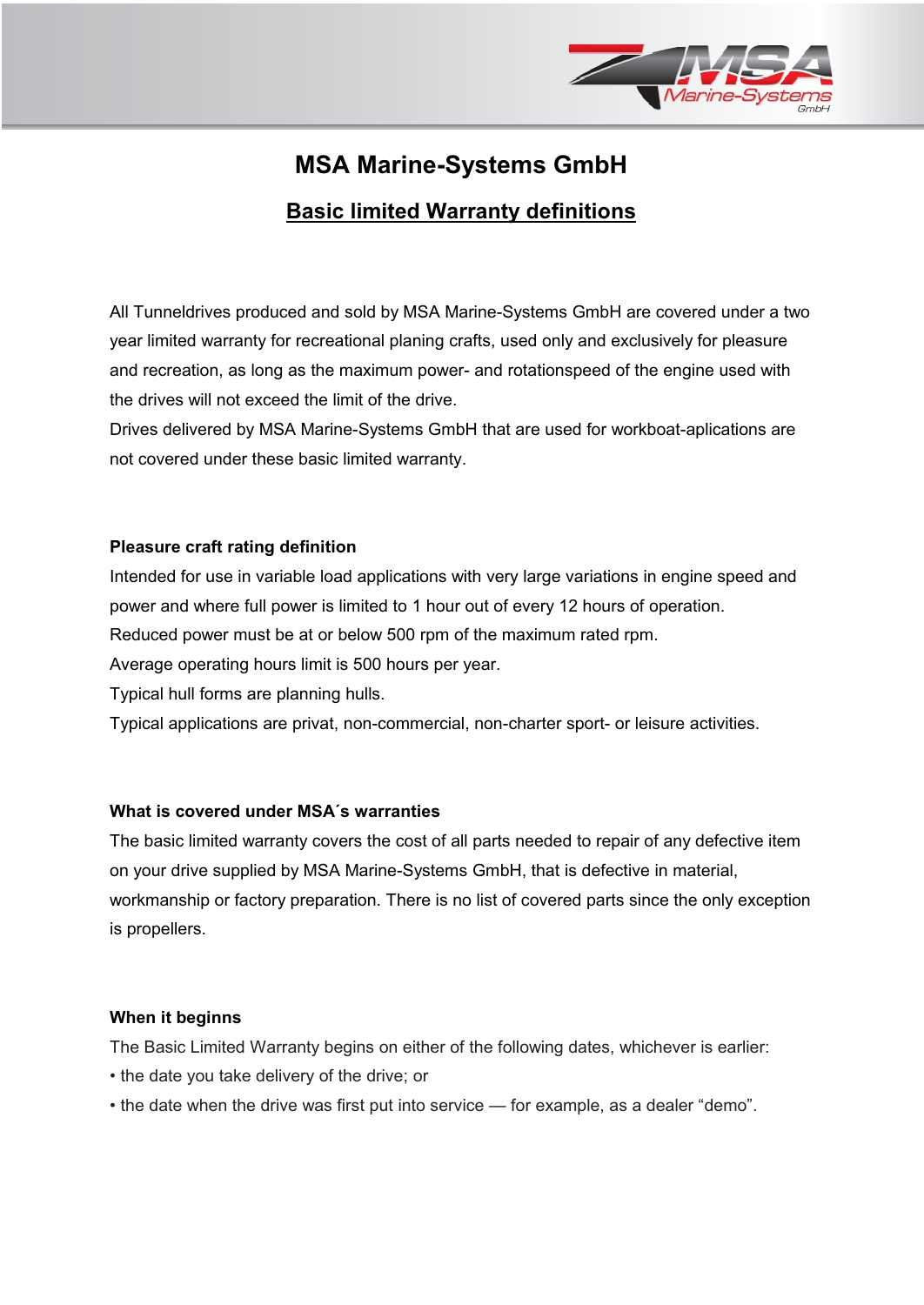# **When It Ends**

The Basic Limited Warranty lasts for 24 months from the date it begins or for 1000 hours on the engine hour indicator, whichever occurs first.

# **Items Covered by Other Warranties**

The following are covered by separate warranties offered by their makers. They are **not covered** by the Basic Limited Warranty:

• propellers; or

• items added or changed after the drive left MSA Marine-Systems GmbH´s manufacturing plant, such as accessories or protection products, or items changed because of customization.

# **What's Not Covered**

# **Modifications Not Covered**

Your warranties don't cover any part that MSA Marine-Systems GmbH didn't supply or is not certified for use on your drive. Nor do they cover the costs of any repairs or adjustments that might be caused or needed because of the installation or use of non-MSA Marine-Systems parts, components, equipment, materials, or additives.

Performance or racing parts are considered to be non-MSA Marine-Systems parts. Repairs or adjustments caused by their use are not covered under your warranties.

Examples of the types of alterations not covered are:

• installing accessories — except for genuine MSA Marine-Systems GmbH accessories installed by an authorized MSA Marine-Systems dealer;

• applying rustproofing or other protection products.

# **Environmental Factors Not Covered**

Your warranties don't cover damage caused by environmental factors such as airborne fallout, chemicals, acid rain, and water hazards. Nor do your warranties cover damage caused by hailstorms, windstorms, tornadoes, sandstorms, lightning, floods, and earthquakes.

Your warranties do not cover conditions resulting from anything impacting the drive. This includes cracks in the housing, scratches and chips in painted surfaces, or damage from collision.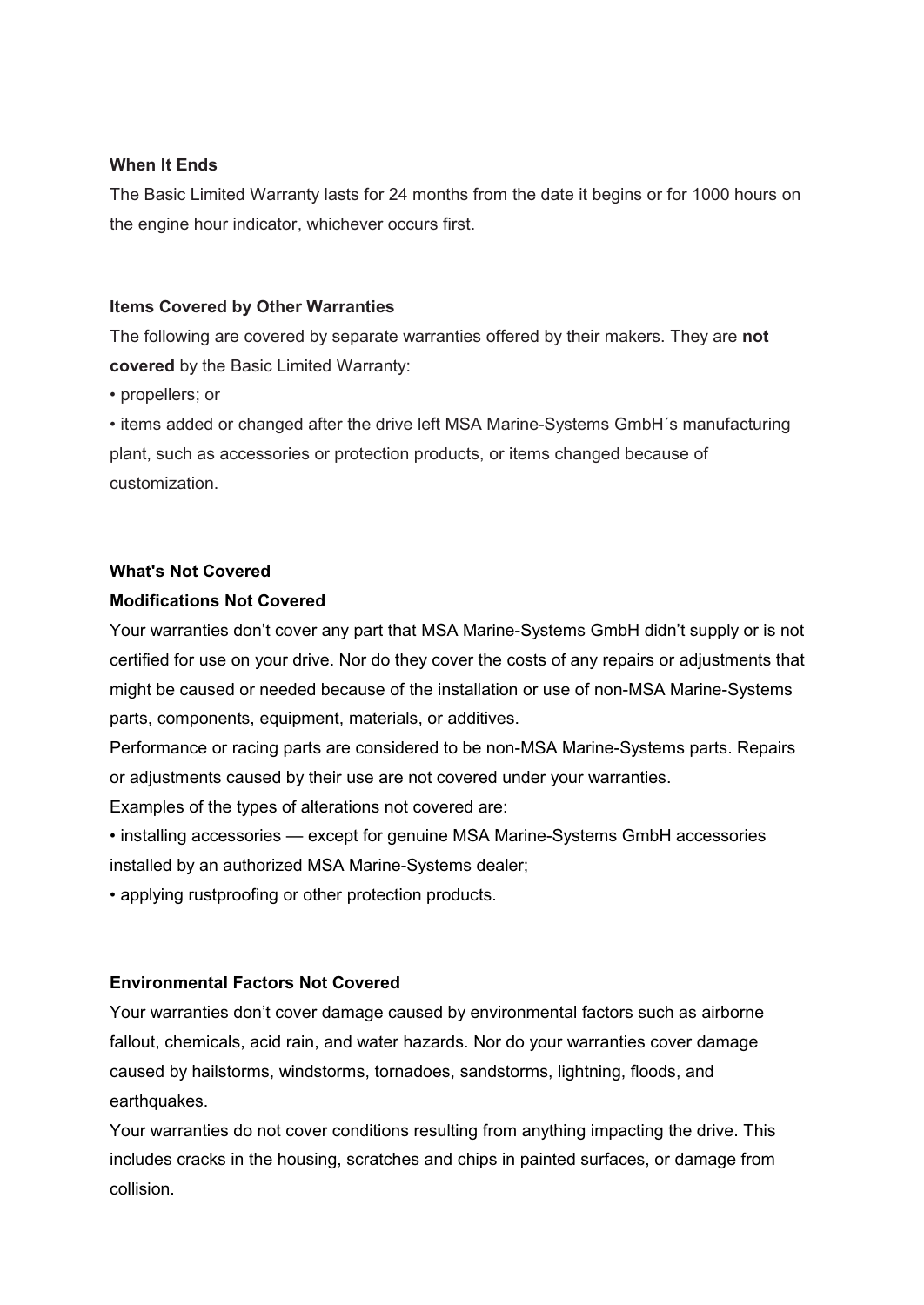# **Maintenance Costs Not Covered**

Your warranties don't cover the costs of repairing damage caused by poor or improper maintenance. Nor do they cover damage caused by the use of

contaminated oil or grease, or by the use of oils, lubricants, cleaners or fluids other than those recommended in your Owner's Manual.

The warranties don't cover the costs of your drives's normal or scheduled maintenance the parts and services that all drives routinely need.

Some of these parts and services, which your warranties don't cover, include:

- lubrication;
- cleaning and polishing;

#### **Incidental and Consequential Damages Not Covered**

Your warranties don't cover any incidental or consequential damages connected with your drives's failure, either while under warranty or afterward.

Examples of such damages include:

- lost time;
- inconvenience;
- the loss of the use of your drive;
- the cost of rental vehicles, towing, gasoline, telephone, travel, or lodging;
- the loss of personal or commercial property; and
- the loss of revenue.

#### **Other Exclusions**

Your warranties don't cover the costs of repairing damage or conditions caused by any of the following:

- fire or accident;
- abuse or negligence;
- misuse for example, driving in wasted water or overloading;

• use of used parts, even if they were originally supplied by MSA Marine-Systems (however, authorized MSA Marine-Systems remanufactured parts are covered);

• damage from external objects;

• any changes made to your drive that don't comply with MSA Marine-Systems GmbH specifications; or

• using any fluid that doesn't meet the minimum recommendations in your Owner's Manual.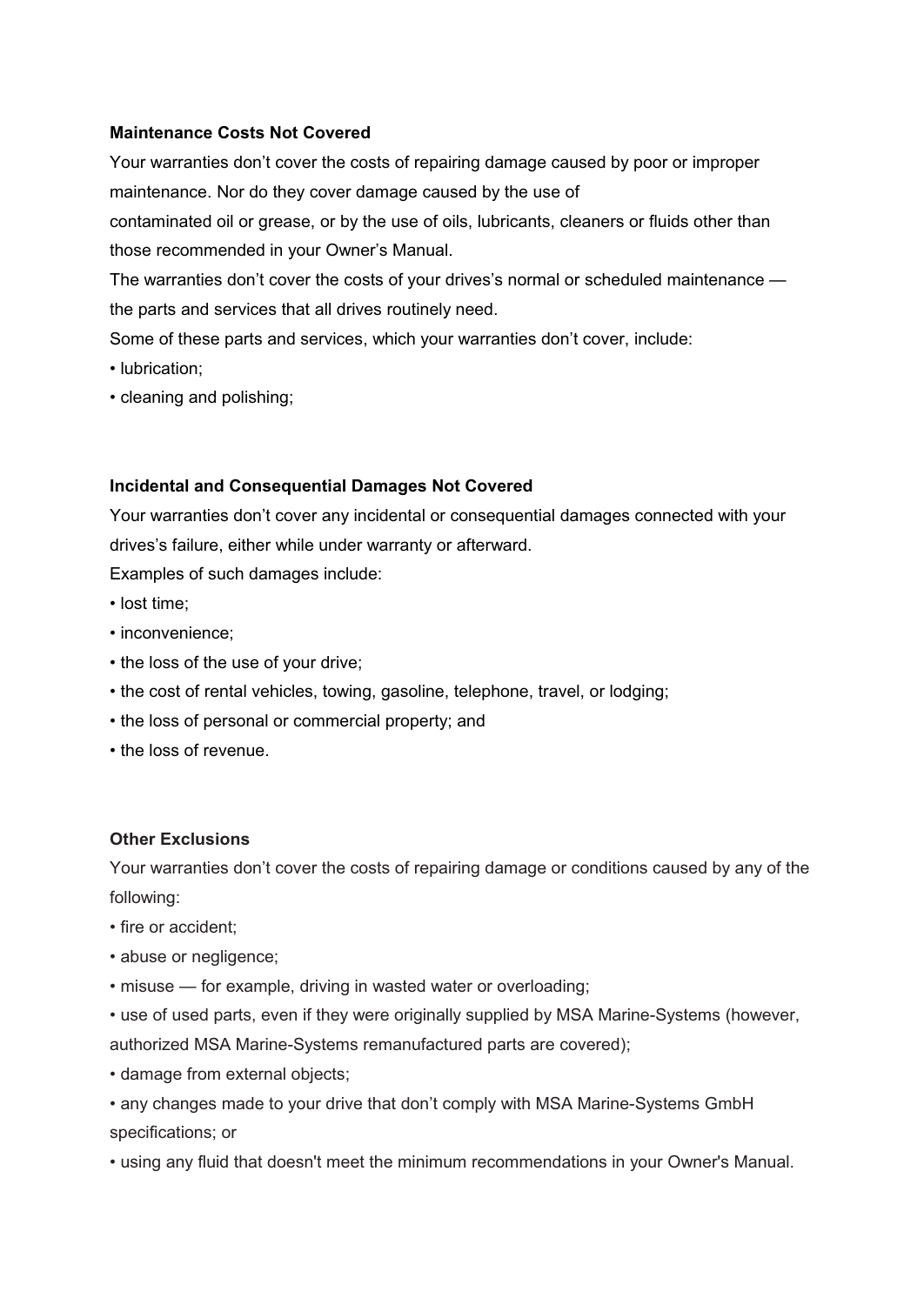# **Restricted Warranty**

Your warranties can also be restricted by MSA Marine-Systems GmbH. MSA Marine-Systems may restrict the warranty on your drive if the drive is not properly maintained, or if the drive is abused or neglected, and the abuse or neglect interferes with the proper functioning of the drive. If the warranty is restricted, coverage may be denied or subject to approval by MSA Marine-Systems before covered repairs are performed.

#### **Pre-Delivery Service**

A defect in or damage to the mechanical, electrical, paint, trim, and other components of your drive may have occurred at the factory or while it was being shipped to the dealer. Such a defect or damage is usually detected and corrected at the factory. In addition, dealers must inspect each drive before delivery. They repair any defects or damage detected before the drive is delivered to you.

# **Production Changes**

MSA Marine-Systems GmbH and its dealers reserve the right to make changes in drives built or sold by them at any time without incurring any obligation to make the same or similar changes on drives previously built or sold.

# **Special extended warranty coverage**

# **Racing**

MSA Marine-Systems GmbH grants you an special extended warranty coverage for drives that are used for racing applications, as long as the maximum power- and rotationspeed of the engine used with the drives will not exceed the limit of the drive.

The special extended warranty lasts for 60 days from the date of installation or for 30 hours on the engine hour indicator, whichever occurs first.

# **Optional Service Contract**

MSA Marine-Systems GmbH´s optional service contracts offer valuable protection against repair costs when these warranties don't apply. They complement but don't replace the warranty coverages outlined in this booklet. Several plans are available, covering various time-and-mileage periods and various sets of components especially for workboataplications.

Ask your dealer for details.